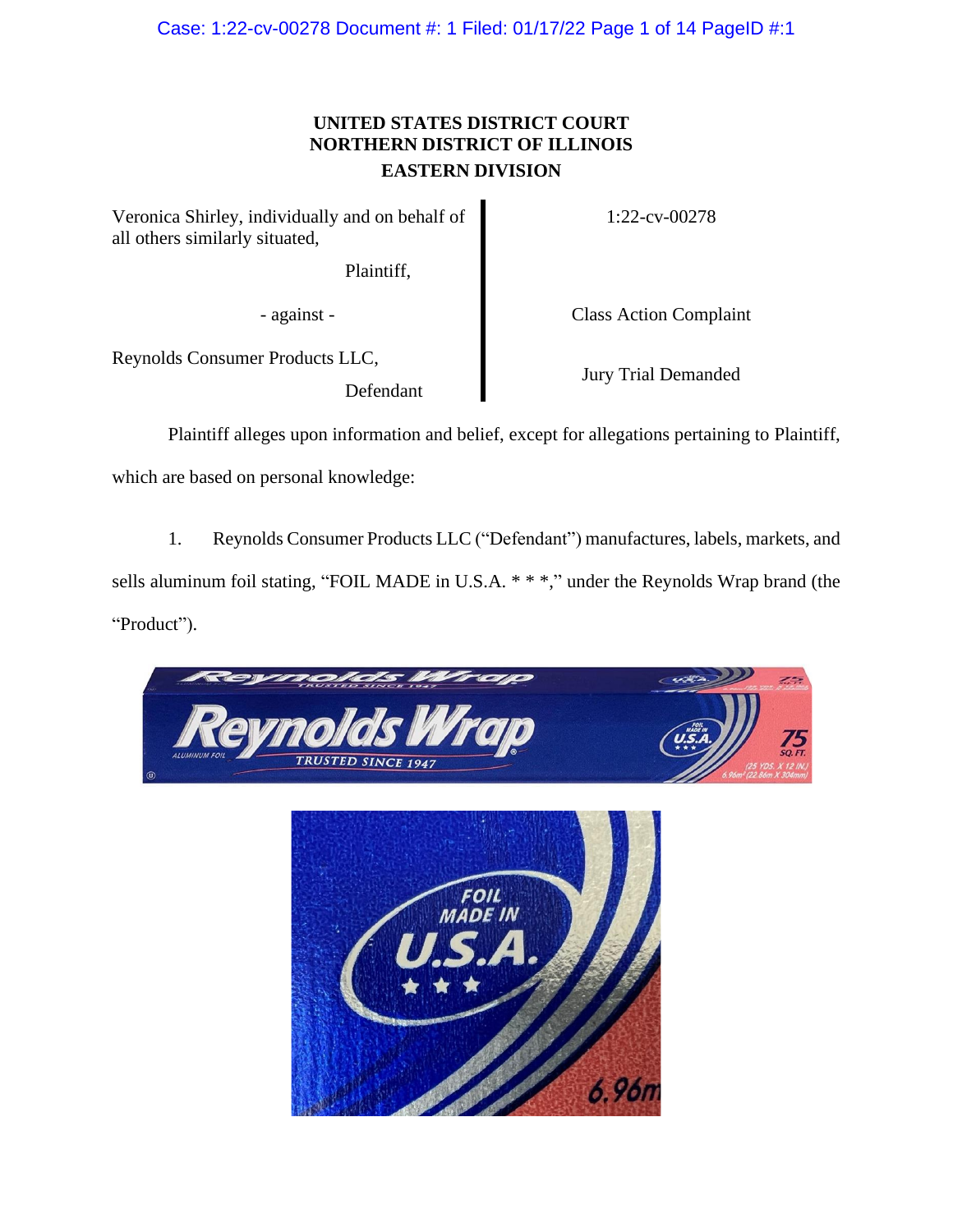#### Case: 1:22-cv-00278 Document #: 1 Filed: 01/17/22 Page 2 of 14 PageID #:2

2. American consumers value buying products which are made in America.

3. The Federal Trade Commission ("FTC") defines "Made in the United States," and its synonyms, such as "Made in U.S.A.," to mean any unqualified representation, express or implied, that a product, and by extension, the raw materials used in its manufacture, are of U.S. origin. 16 C.F.R. § 323.1(a).

4. Companies that use unqualified claims that a product is "Made in U.S.A." can mislead consumers when raw materials used in those products are sourced and/or transformed outside of the United States.

5. Studies show that more than half of consumers are misled by unqualified "Made in U.S.A." claims on products which contains components or natural resources that originate outside the United States.

6. The raw material for aluminum foil is bauxite, the only commercial ore of aluminum.

7. Until World War II, the U.S. and France were the world's major suppliers of bauxite, as well as the world's major producers of aluminum.

8. Since 1981, none of the bauxite mined in the US was used for aluminum.

9. In 2013, the US mined 1.3 percent of the bauxite it used, less than 0.1 percent of world production.

10. US-mined bauxite is used for abrasives, high-temperature refractory materials, and as a high-strength proppant for hydraulic fracturing of oil and gas wells.

11. The largest suppliers of bauxite for aluminum include Australia, Guinea, India, Brazil, Jamaica and Vietnam.

12. Through its representation, "FOIL MADE IN U.S.A. \* \* \*," consumers will expect that all raw materials used in the foil are sourced from within the United States.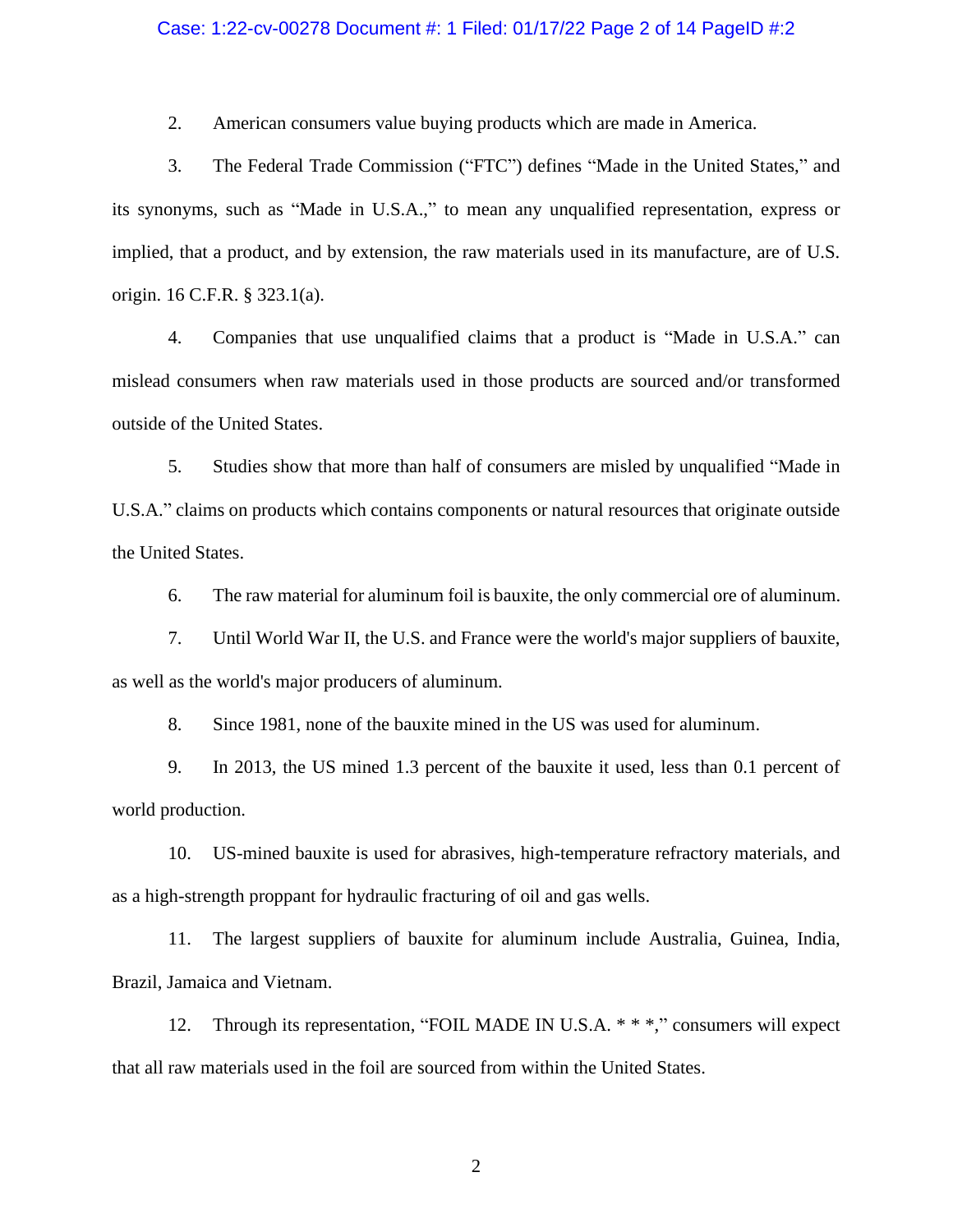#### Case: 1:22-cv-00278 Document #: 1 Filed: 01/17/22 Page 3 of 14 PageID #:3

13. The three stars reinforce the "Made in U.S.A." claim because stars are uniquely associated with the United States, seen through its flag.

14. Without bauxite sourced from outside the United States, it would be impossible to produce the foil.

15. The FTC considers it a deceptive practice to label a product as Made in the United States unless (1) the final assembly or processing of the product occurs in the United States, (2) all significant processing that goes into the product occurs in the United States, and (3) all or virtually all ingredients or components of the product are made and sourced in the United States. 16 C.F.R. § 323.2.

16. Assuming that all the processing of the bauxite into foil occurs in the United States, none or virtually none of the raw materials and components used in the Product are sourced in this country.

17. To the extent that bauxite is substantially transformed in the United States, Defendant's claim is not qualified to avoid consumer deception about the presence or amount of foreign bauxite used in the Product.

18. Defendant attempts to qualify the claim by purporting to limit its applicability to the "[F]oil," that the "*Foil* [is] Made in U.S.A."

19. This is insufficient to qualify the "Made in U.S.A." claim because consumers are not familiar with the sources of bauxite.

20. Reasonable consumers do not understand Defendant's claim to refer only to the transformation of bauxite into aluminum foil.

21. While Defendant processes and transforms bauxite into aluminum foil in the United States, using American workers, the claim does not state this.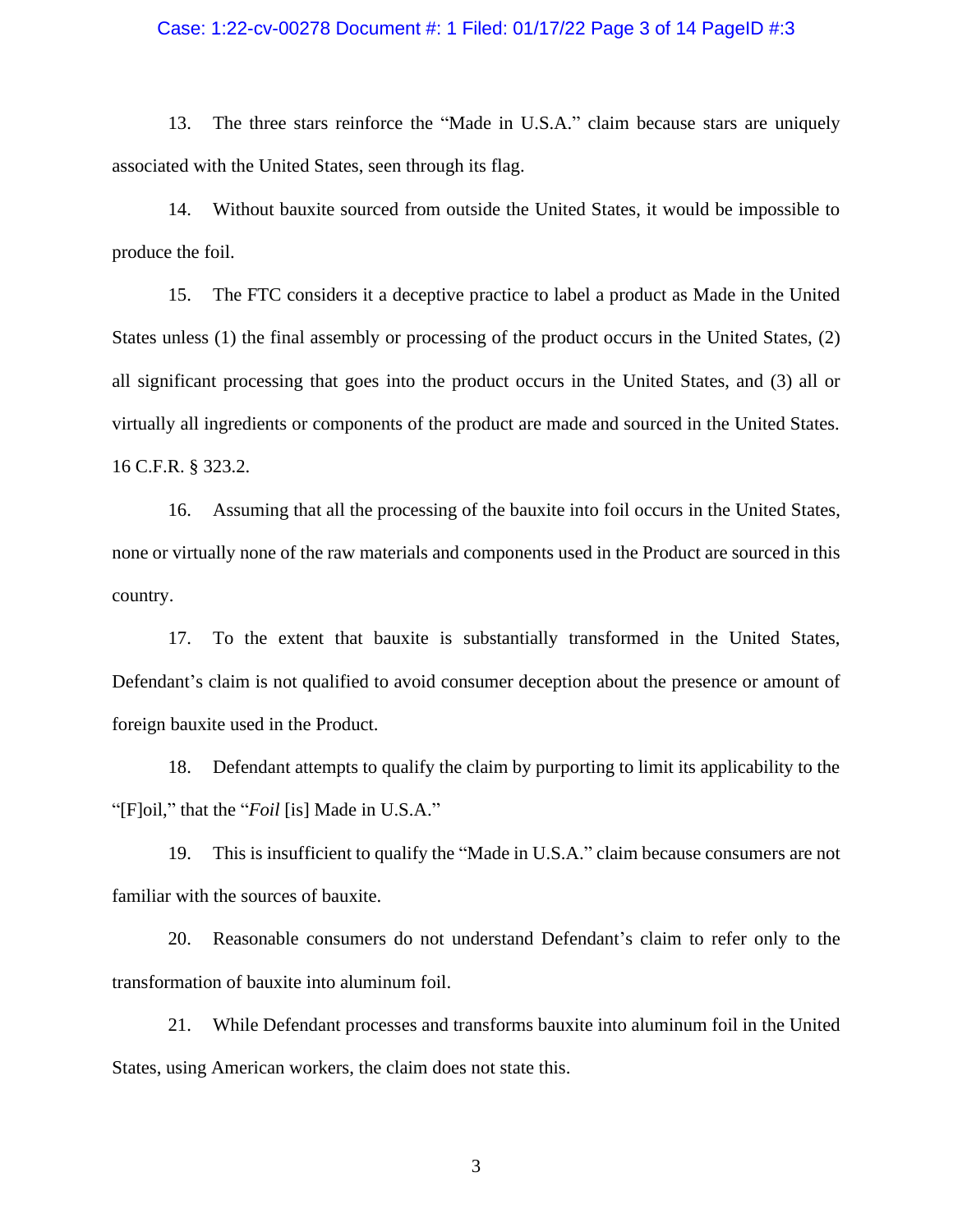#### Case: 1:22-cv-00278 Document #: 1 Filed: 01/17/22 Page 4 of 14 PageID #:4

22. The Product contains and makes other representations and omissions which are false or misleading.

23. Reasonable consumers must and do rely on a company to honestly identify and describe the components, attributes, and features of a product, relative to itself and other comparable products or alternatives.

24. The value of the Product that Plaintiff purchased was materially less than its value as represented by Defendant.

25. Defendant sold more of the Product and at higher prices than it would have in the absence of this misconduct, resulting in additional profits at the expense of consumers.

26. Had Plaintiff and proposed class members known the truth, they would not have bought the Product or would have paid less for it.

27. The Product is sold for a price premium compared to other similar products, for no less than \$4.99 per 75 square feet, excluding tax or any sales, a higher price than it would otherwise be sold for, absent the misleading representations and omissions.

## Jurisdiction and Venue

28. Jurisdiction is proper pursuant to Class Action Fairness Act of 2005 ("CAFA"). 28 U.S.C. § 1332(d)(2).

29. The aggregate amount in controversy exceeds \$5 million, including any statutory damages, exclusive of interest and costs.

30. Plaintiff Veronica Shirley is a citizen of Illinois.

31. Defendant Reynolds Consumer Products LLC is a Delaware limited liability company with a principal place of business in Lake Forest, Lake County, Illinois and upon information and belief, at least one member of defendant is not a citizen of the same state as the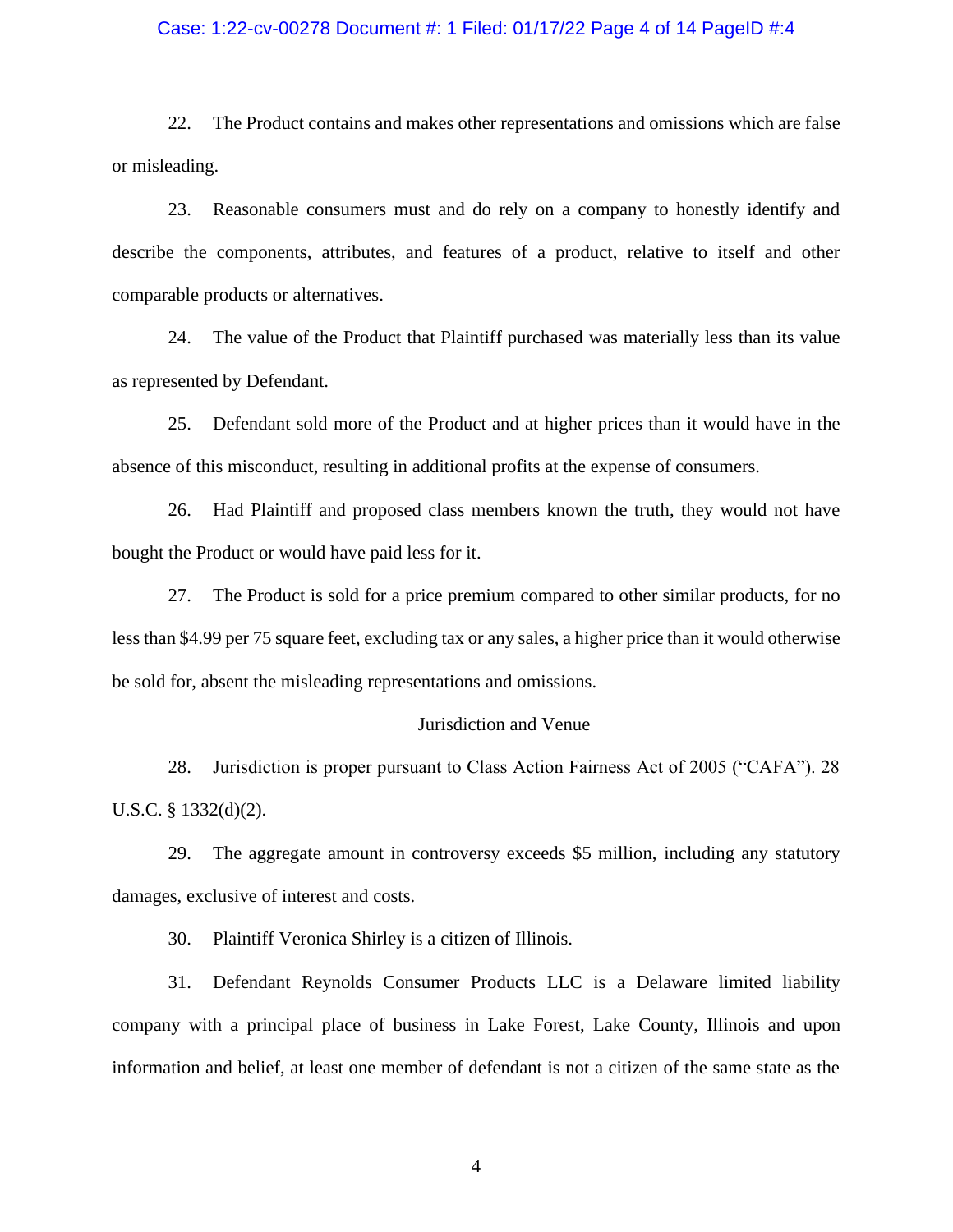#### Case: 1:22-cv-00278 Document #: 1 Filed: 01/17/22 Page 5 of 14 PageID #:5

plaintiff.

32. The class of persons Plaintiff seeks to represent includes persons who are citizens of different states from which Defendant is a citizen.

33. Defendant transacts business within this District through sale of the Product to residents of this District and is headquartered in this District.

34. The Product is available to consumers in this District from third-parties, which includes grocery stores, warehouse club stores, drug stores, convenience stores, big box stores, and online

35. Venue is in the Eastern Division in this District because a substantial part of the events or omissions giving rise to these claims occurred in Cook County, i.e., Plaintiff's purchase and use of the Product and awareness and/or experiences of and with the issues described here.

#### **Parties**

36. Plaintiff Veronica Shirley is a citizen of Chicago, Cook County, Illinois.

37. Defendant Reynolds Consumer Products LLC is a Delaware limited liability company with a principal place of business in Lake Forest, Illinois, Lake County.

38. Defendant is one of the oldest producers of aluminum products in the world.

39. Defendant was instrumental in helping the United States achieve victory in the Second World War, through its commitment to converting bauxite into military equipment, used to defeat the Axis powers.

40. For these, and other reasons, Defendant's packaging truthfully states that "Reynolds Wrap [is] TRUSTED SINCE 1947."

41. Defendant's aluminum foil is a staple of Americana, with a variety of uses beyond wrapping up food.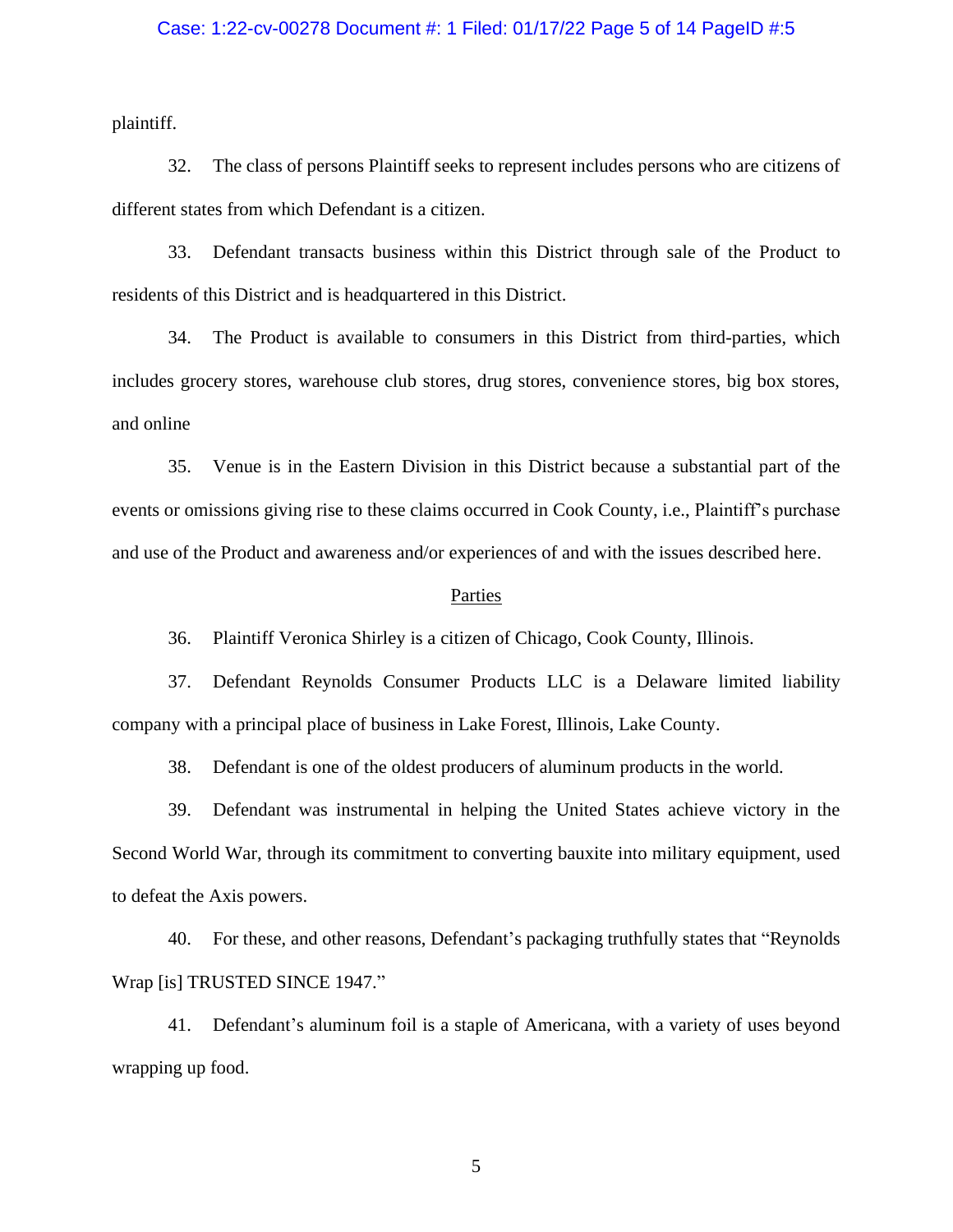#### Case: 1:22-cv-00278 Document #: 1 Filed: 01/17/22 Page 6 of 14 PageID #:6

42. The Product is available to consumers in this District from third-parties, which includes grocery stores, warehouse club stores, drug stores, convenience stores, big box stores, and online.

43. Plaintiff purchased the Product on one or more occasions within the statutes of limitations for each cause of action alleged, at Walmart, at locations including 7050 S Cicero Ave Bedford Park IL 60638-6402 between November 2021 and January 2022, among other times.

44. Plaintiff believed the Product was made in the U.S.A., understood to mean not only were the raw materials for the Product converted and transformed in the U.S.A., but the raw materials were sourced within this country.

45. Plaintiff bought the Product because she expected it was made in the U.S.A., understood to mean not only were the raw materials for the Product converted and transformed in the U.S.A., but the raw materials were sourced within this country because that is what the representations said and implied.

46. Plaintiff relied on the words, layout, packaging, and/or images on the Product, on the labeling, statements, and/or claims made by Defendant in digital, print and/or social media, which accompanied the Product and separately, through in-store, digital, audio, and print marketing.

47. Plaintiff is one of the many Americans who seeks to buy American and understands "Made in U.S.A." without qualifications to mean all or virtually all of a product, including its raw materials, were made in, and sourced, from the United States.

48. Plaintiff did not expect a product, especially from the Reynolds brand, would promise it was "Made in U.S.A." even though all of the raw materials used were from outside of the United States.

49. Plaintiff trusted the Reynolds Wrap brand, because it is the equivalent of Kleenex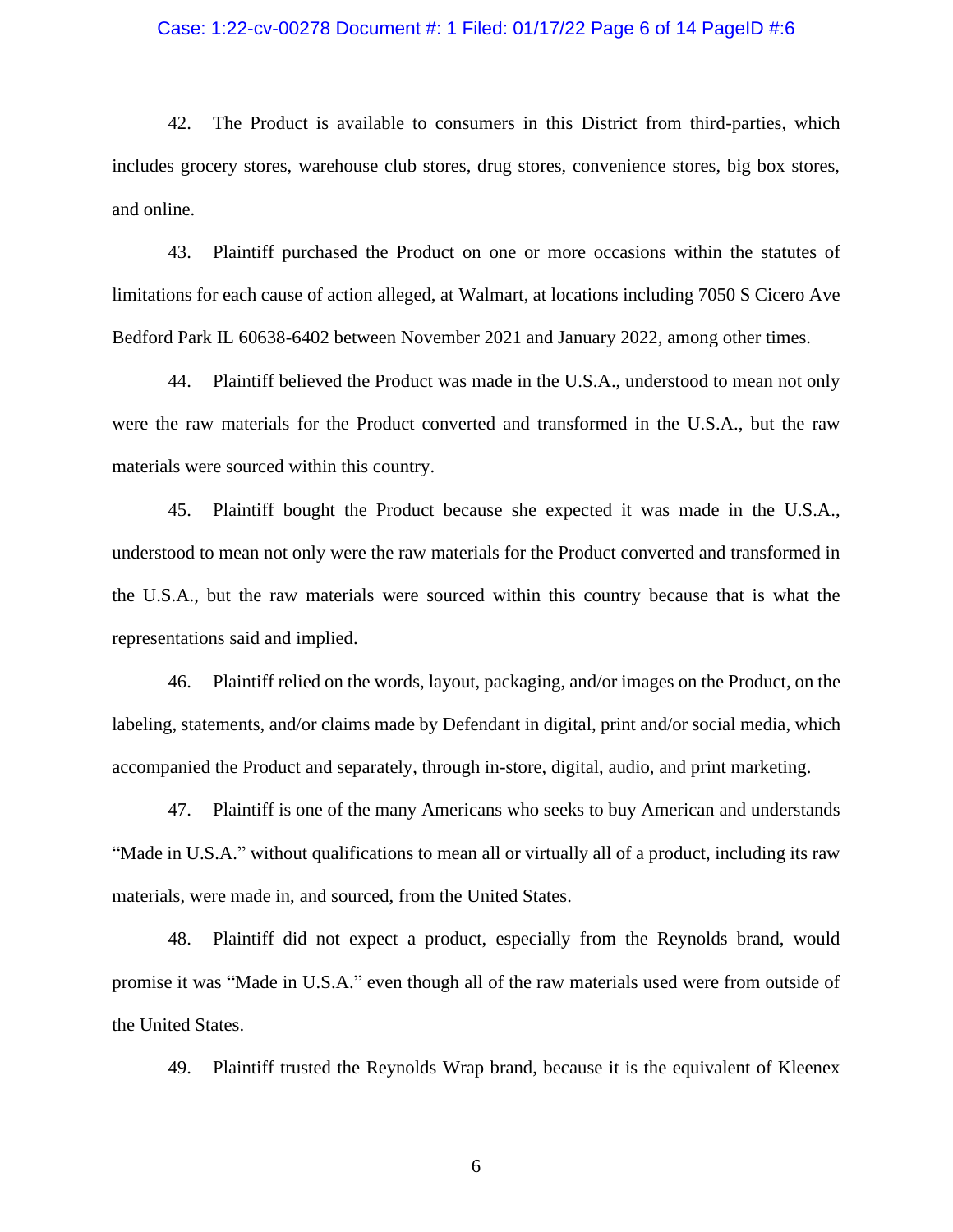#### Case: 1:22-cv-00278 Document #: 1 Filed: 01/17/22 Page 7 of 14 PageID #:7

(facial tissues) and Vaseline (petroleum jelly) in terms of its identity and position in its product category.

50. Plaintiff was disappointed because she believed the Product was made in the U.S.A., understood to mean not only were the raw materials for the Product converted and transformed in the U.S.A., but the raw materials were sourced within this country.

51. Plaintiff bought the Product at or exceeding the above-referenced price.

52. Plaintiff would not have purchased the Product if she knew the representations and omissions were false and misleading or would have paid less for it.

53. Plaintiff chose between Defendant's Product and products represented similarly, but which did not misrepresent their attributes, features, and/or components.

54. The Product was worth less than what Plaintiff paid and she would not have paid as much absent Defendant's false and misleading statements and omissions.

55. Plaintiff intends to, seeks to, and will purchase the Product again when she can do so with the assurance the Product's representations are consistent with its abilities, attributes, and/or composition.

56. Plaintiff is unable to rely on the labeling and representations not only of this Product, but for other similar aluminum products, because she is unsure whether those representations are truthful.

#### Class Allegations

57. Plaintiff seeks certification under Fed. R. Civ. P. 23(b)(2) and (b)(3) of an:

**Illinois Class:** All persons in the State of Illinois who purchased the Product during the statutes of limitations for each cause of action alleged; and a

**Consumer Fraud Multi-State Class**: All persons in the States of Iowa, New Hampshire, New Mexico, Georgia, Michigan, Texas, Arkansas, Delaware,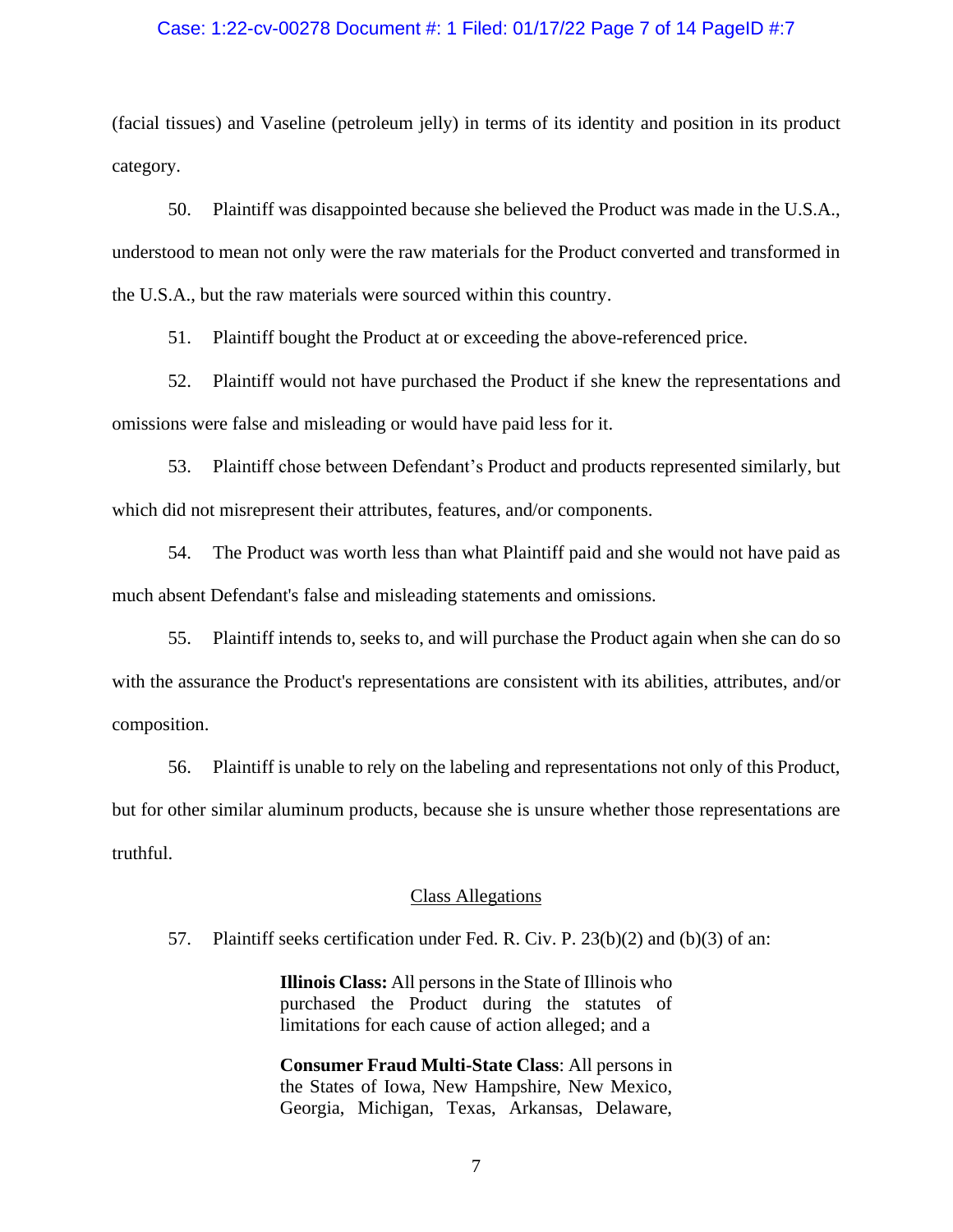### Case: 1:22-cv-00278 Document #: 1 Filed: 01/17/22 Page 8 of 14 PageID #:8

Wyoming, Virginia and Oklahoma, who purchased the Product during the statutes of limitations for each cause of action alleged.

58. Common questions of law or fact predominate and include whether defendant's representations were and are misleading and if Plaintiff and class members are entitled to damages.

59. Plaintiff's claims and basis for relief are typical to other members because all were subjected to the same unfair and deceptive representations and actions.

60. Plaintiff is an adequate representative because her interests do not conflict with other members.

61. No individual inquiry is necessary since the focus is only on Defendant's practices and the class is definable and ascertainable.

62. Individual actions would risk inconsistent results, be repetitive and are impractical to justify, as the claims are modest relative to the scope of the harm.

63. Plaintiff's counsel is competent and experienced in complex class action litigation and intends to protect class members' interests adequately and fairly.

64. Plaintiff seeks class-wide injunctive relief because the practices continue.

## Illinois Consumer Fraud and Deceptive Business Practices Act ("ICFA"), 815 ILCS 505/1, et seq.

## (Consumer Protection Statute)

65. Plaintiff incorporates by reference all preceding paragraphs.

66. Plaintiff and class members desired to purchase a product that was made in the U.S.A., understood to mean not only were the raw materials for the Product converted and transformed in the U.S.A., but the raw materials were sourced within this country.

67. Defendant's false and deceptive representations and omissions are material in that they are likely to influence consumer purchasing decisions.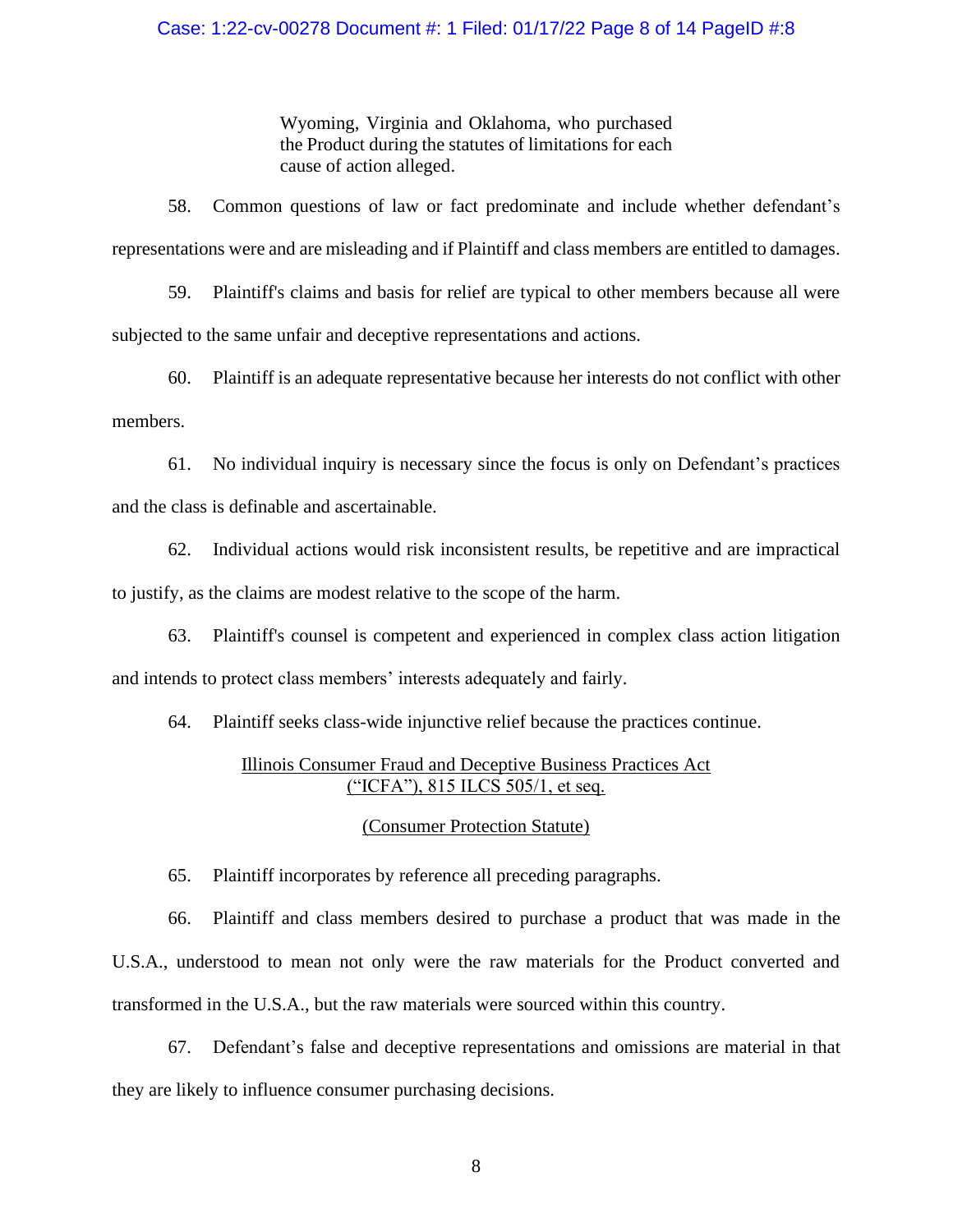#### Case: 1:22-cv-00278 Document #: 1 Filed: 01/17/22 Page 9 of 14 PageID #:9

68. Defendant misrepresented the Product through statements, omissions, ambiguities, half-truths and/or actions.

69. Plaintiff relied on the representations that the Product was made in the U.S.A., understood to mean not only were the raw materials for the Product converted and transformed in the U.S.A., but the raw materials were sourced within this country.

70. Plaintiff and class members would not have purchased the Product or paid as much if the true facts had been known, suffering damages.

#### Violation of State Consumer Fraud Acts

#### (On Behalf of the Consumer Fraud Multi-State Class)

71. The Consumer Fraud Acts of the States in the Consumer Fraud Multi-State Class are similar to the above-referenced consumer protection statute and prohibit the use of unfair or deceptive business practices in the conduct of trade or commerce.

72. Defendant intended that each of members of the Consumer Fraud Multi-State Class would rely upon its deceptive conduct, and a reasonable person would in fact be misled by this deceptive conduct.

73. As a result of Defendant's use or employment of artifice, unfair or deceptive acts or business practices, each of the other members of the Consumer Fraud Multi-State Class have sustained damages in an amount to be proven at trial.

74. In addition, Defendant's conduct showed motive, and the reckless disregard of the truth such that an award of punitive damages is appropriate.

#### Breach of Contract

75. Plaintiff entered into a contract with Defendant for purchase of the Product

76. The terms of the contract provided that the Product was made in the U.S.A.,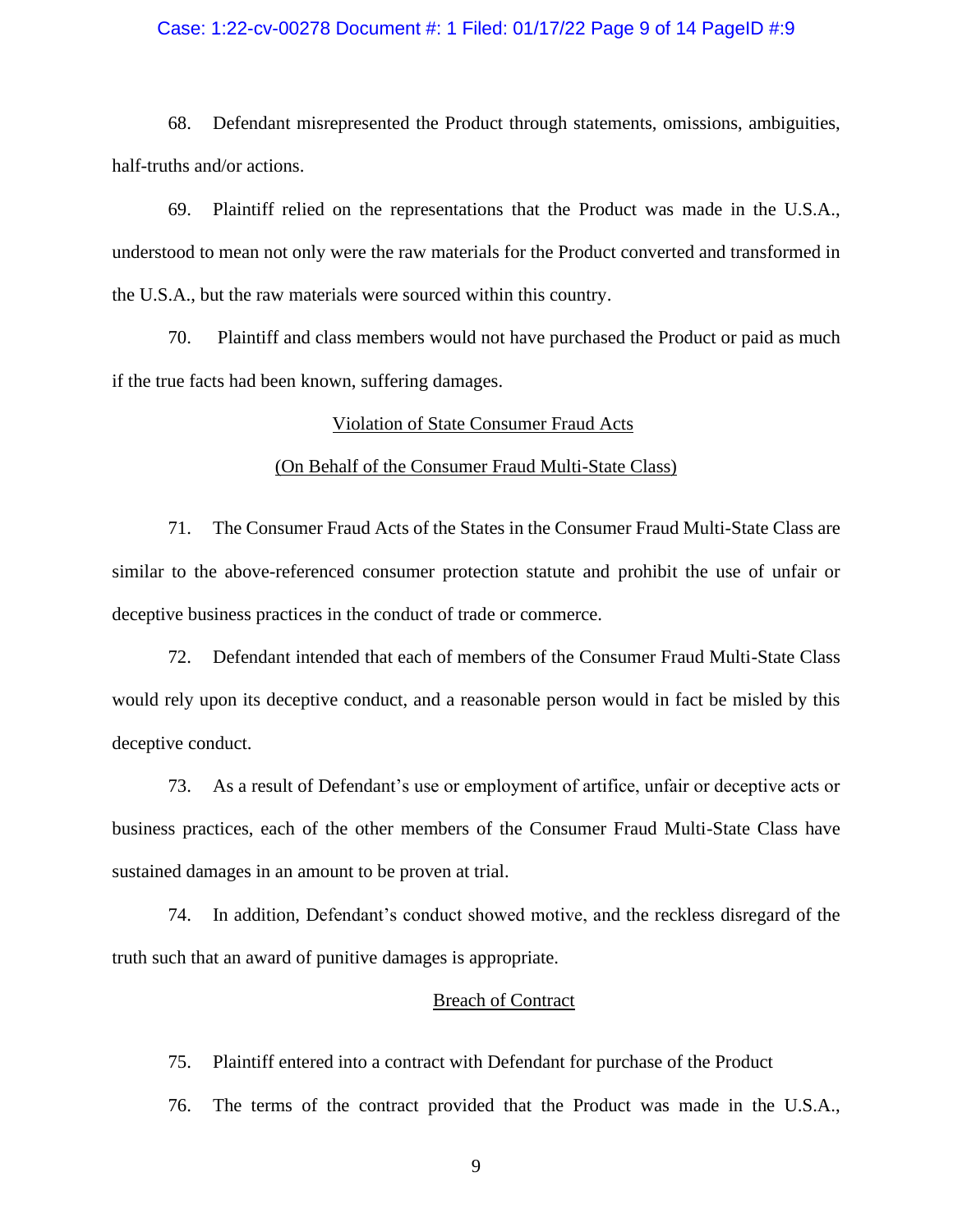#### Case: 1:22-cv-00278 Document #: 1 Filed: 01/17/22 Page 10 of 14 PageID #:10

understood to mean not only were the raw materials for the Product converted and transformed in the U.S.A., but the raw materials were sourced within this country.

77. Defendant breached the contract because the Product did not meet the terms Plaintiff agreed to.

78. Plaintiff was damaged by the breach, and those damages include the purchase price.

## Breaches of Express Warranty, Implied Warranty of Merchantability/Fitness for a Particular Purpose and Magnuson Moss Warranty Act, 15 U.S.C. §§ 2301, *et seq*.

79. The Product was manufactured, identified, and sold by Defendant and expressly and impliedly warranted to Plaintiff and class members that it was made in the U.S.A., understood to mean not only were the raw materials for the Product converted and transformed in the U.S.A., but the raw materials were sourced within this country.

80. Defendant directly marketed the Product to Plaintiff and consumers through its advertisements and marketing, through various forms of media, on the packaging, in print circulars, direct mail, and targeted digital advertising.

81. Defendant knew the product attributes that potential customers like Plaintiff were seeking and developed its marketing and labeling to directly meet those needs and desires.

82. Defendant's representations about the Product were conveyed in writing and promised it would be defect-free, and Plaintiff understood this meant the Product was made in the U.S.A., understood to mean not only were the raw materials for the Product converted and transformed in the U.S.A., but the raw materials were sourced within this country.

83. Defendant's representations affirmed and promised that the Product was made in the U.S.A., understood to mean not only were the raw materials for the Product converted and transformed in the U.S.A., but the raw materials were sourced within this country.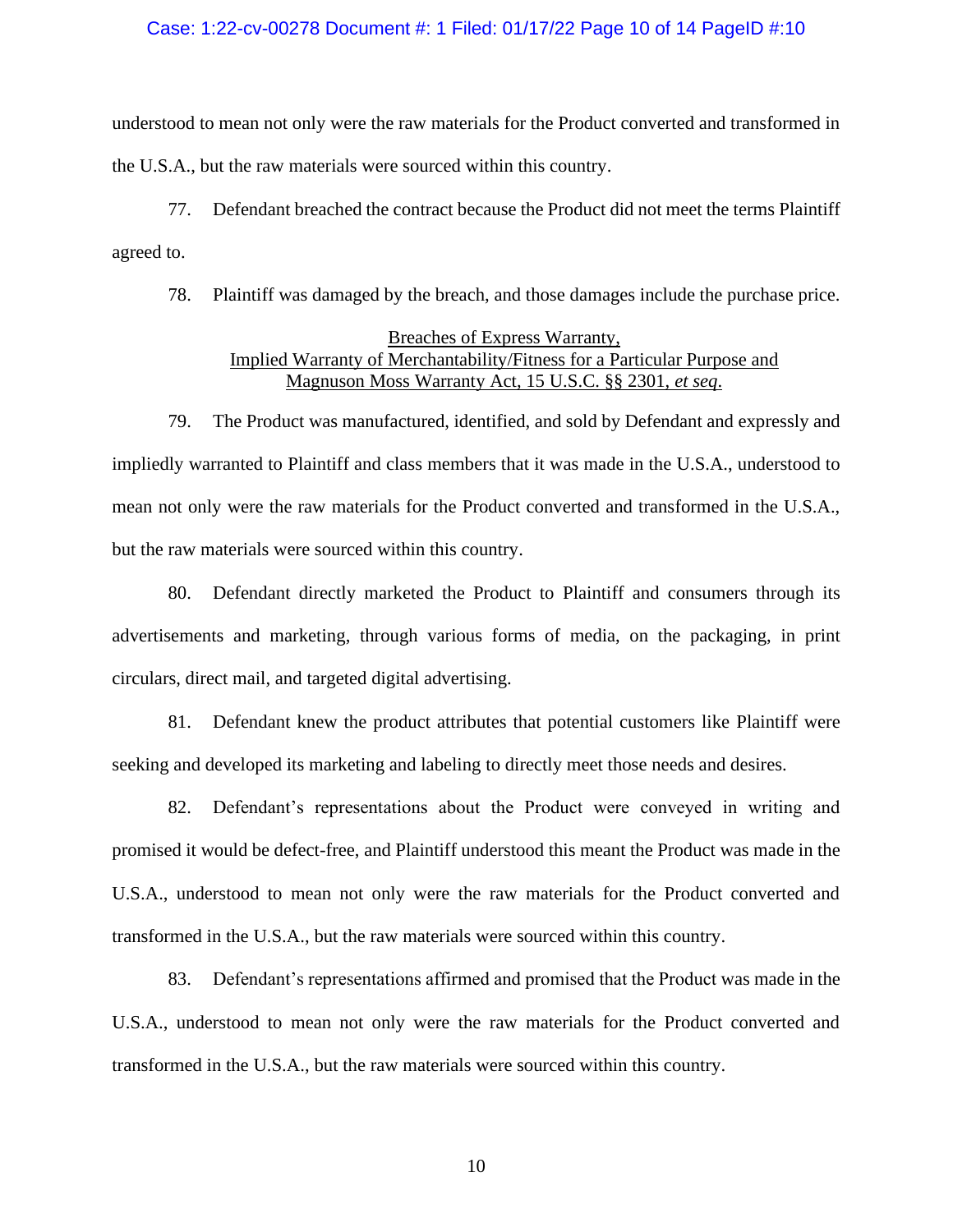#### Case: 1:22-cv-00278 Document #: 1 Filed: 01/17/22 Page 11 of 14 PageID #:11

84. Defendant described the Product as one which was made in the U.S.A., understood to mean not only were the raw materials for the Product converted and transformed in the U.S.A., but the raw materials were sourced within this country, which became part of the basis of the bargain that the Product would conform to its affirmations and promises.

85. Defendant had a duty to disclose and/or provide non-deceptive descriptions and marketing of the Product.

86. This duty is based on Defendant's outsized role in the market for this type of Product, a trusted brand since 1947, a staple of American pantries, from a company which helped to preserve American freedom

87. Plaintiff recently became aware of Defendant's breach of the Product's warranties.

88. Plaintiff provided or will provide notice to Defendant, its agents, representatives, retailers, and their employees.

89. Plaintiff hereby provides notice to Defendant that it has breached the express and implied warranties associated with the Product.

90. Defendant received notice and should have been aware of these issues due to complaints by third-parties, including regulators, competitors, and consumers, to its main offices, and by consumers through online forums.

91. The Product did not conform to its affirmations of fact and promises due to Defendant's actions.

92. The Product was not merchantable because it was not fit to pass in the trade as advertised, not fit for the ordinary purpose for which it was intended and did not conform to the promises or affirmations of fact made on the packaging, container or label.

93. The Product was not merchantable because Defendant had reason to know the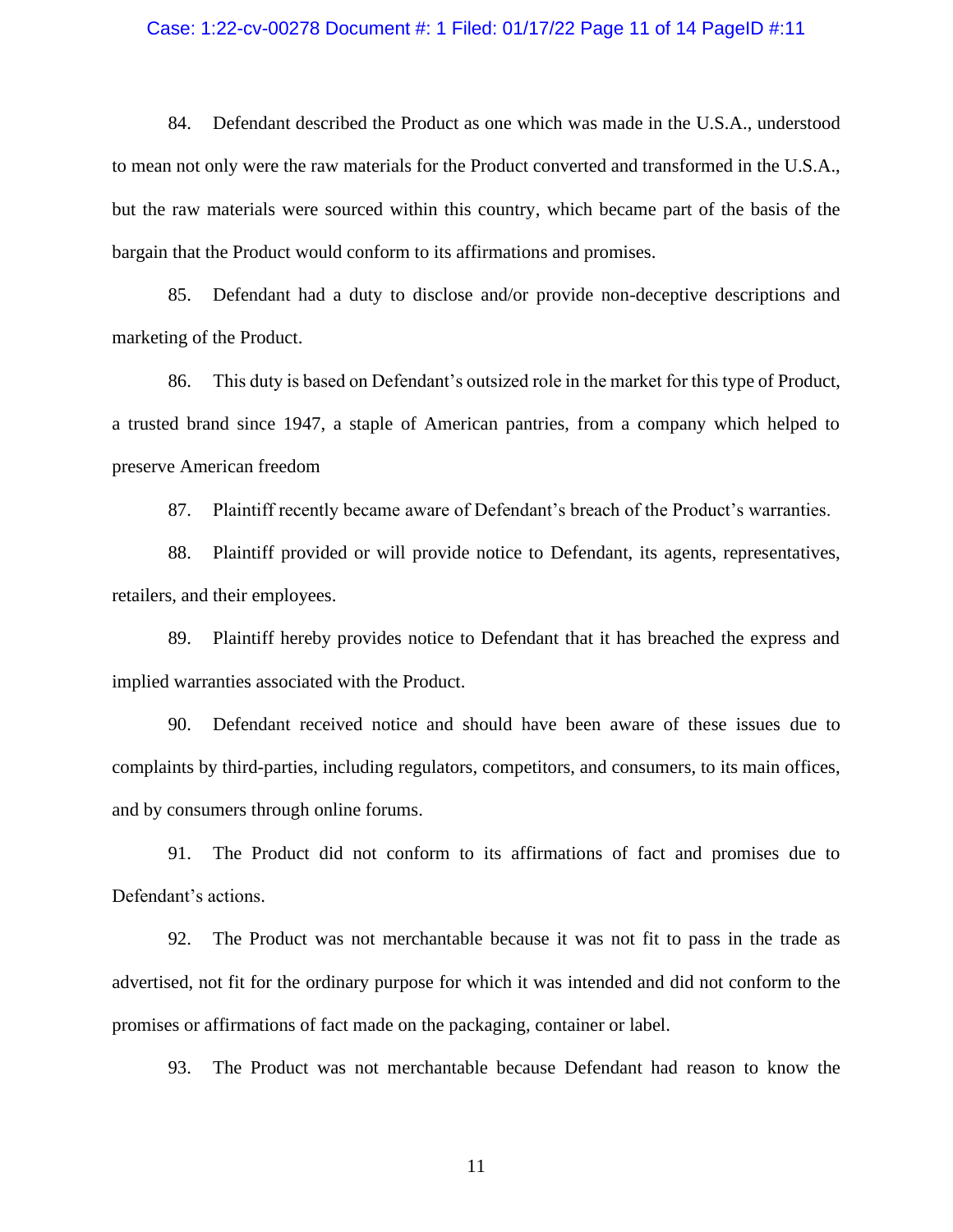#### Case: 1:22-cv-00278 Document #: 1 Filed: 01/17/22 Page 12 of 14 PageID #:12

particular purpose for which the Product was bought by Plaintiff, because she expected it was made in the U.S.A., understood to mean not only were the raw materials for the Product converted and transformed in the U.S.A., but the raw materials were sourced within this country, and she relied on Defendant's skill and judgment to select or furnish such a suitable product.

94. Plaintiff and class members would not have purchased the Product or paid as much if the true facts had been known, suffering damages.

#### Negligent Misrepresentation

95. Defendant had a duty to truthfully represent the Product, which it breached.

96. This duty was non-delegable, and based on Defendant's position, holding itself out as having special knowledge and experience in this area, a trusted brand since 1947, a staple of American pantries, from a company which helped to preserve American freedom.

97. Defendant's representations regarding the Product went beyond the specific representations on the packaging, as they incorporated its extra-labeling promises and commitments to quality, transparency and putting customers first.

98. These promises were outside of the standard representations that other companies may make in a standard arms-length, retail context.

99. The representations took advantage of consumers' cognitive shortcuts made at the point-of-sale and their trust in Defendant.

100. Plaintiff and class members reasonably and justifiably relied on these negligent misrepresentations and omissions, which served to induce and did induce, their purchase of the Product.

101. Plaintiff and class members would not have purchased the Product or paid as much if the true facts had been known, suffering damages.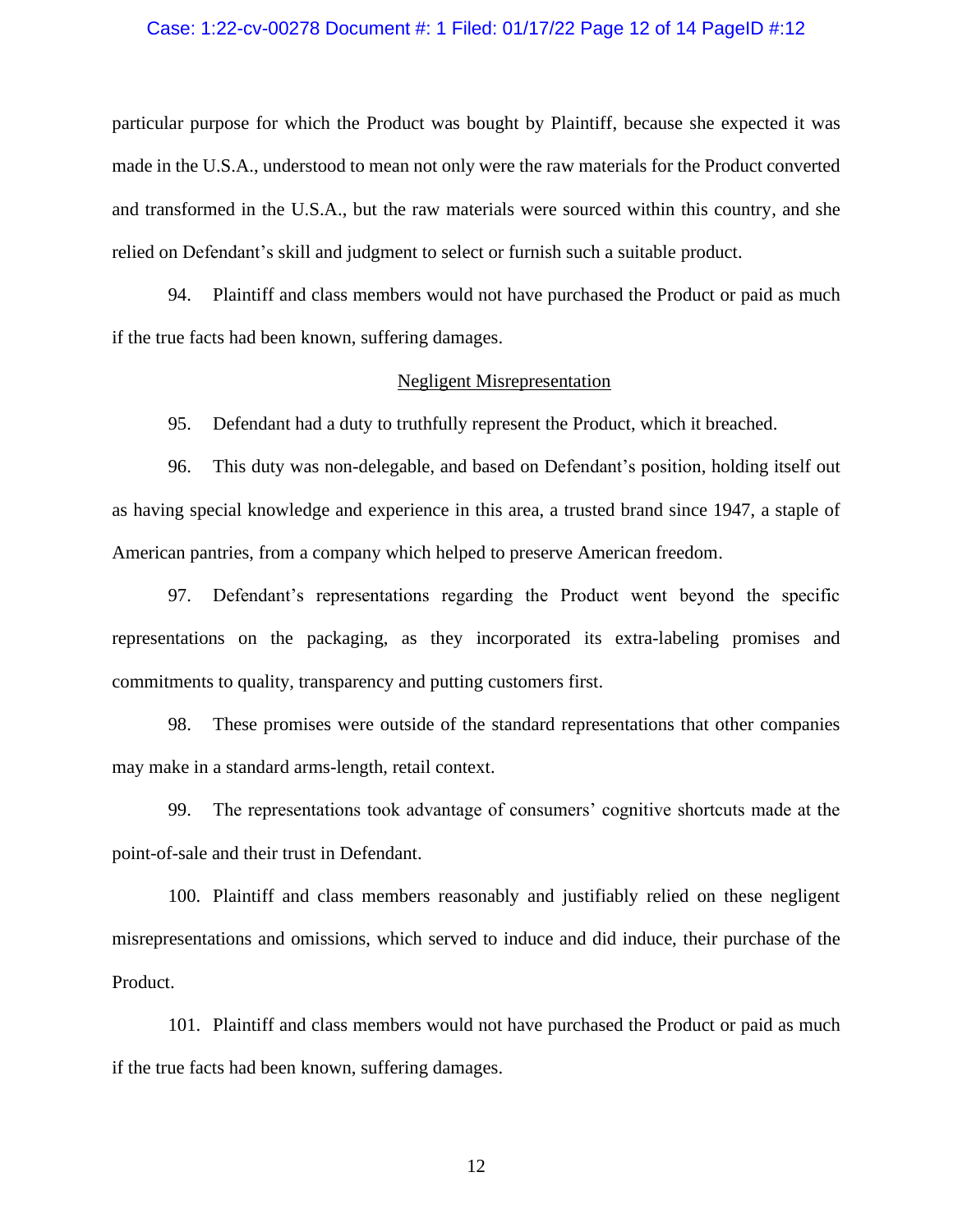#### Fraud

102. Defendant misrepresented and/or omitted the attributes and qualities of the Product, that it was made in the U.S.A., understood to mean not only were the raw materials for the Product converted and transformed in the U.S.A., but the raw materials were sourced within this country.

103. Moreover, the records Defendant is required to maintain, and/or the information inconspicuously disclosed to consumers, provided it with actual and constructive knowledge of the falsity of the representations.

104. Defendant knew of the issues described here yet did not address them.

105. Defendant's fraudulent intent is evinced by its knowledge that the Product was not consistent with its representations.

## Unjust Enrichment

106. Defendant obtained benefits and monies because the Product was not as represented and expected, to the detriment and impoverishment of Plaintiff and class members, who seek restitution and disgorgement of inequitably obtained profits.

### Jury Demand and Prayer for Relief

Plaintiff demands a jury trial on all issues.

**WHEREFORE**, Plaintiff prays for judgment:

- 1. Declaring this a proper class action, certifying Plaintiff as representative and the undersigned as counsel for the class;
- 2. Entering preliminary and permanent injunctive relief by directing Defendant to correct the challenged practices to comply with the law;
- 3. Injunctive relief to remove, correct and/or refrain from the challenged practices and representations, and restitution and disgorgement for members of the class pursuant to the applicable laws;